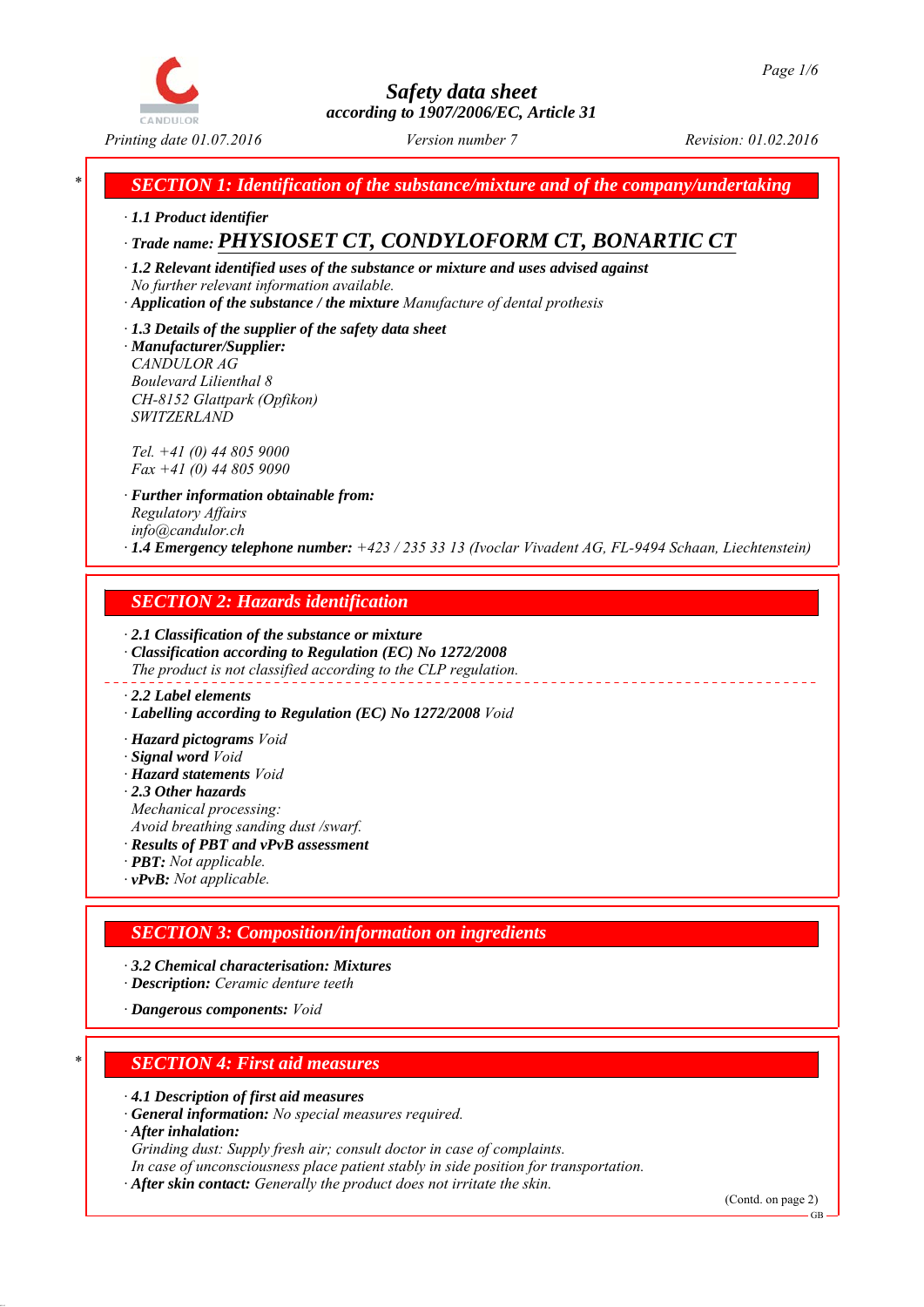*Printing date 01.07.2016 Revision: 01.02.2016 Version number 7*

## *Trade name: PHYSIOSET CT, CONDYLOFORM CT, BONARTIC CT*

(Contd. of page 1)

*∙ After eye contact:*

*Rinse opened eye for several minutes under running water. Then consult a doctor. Mechanical effects only.*

*∙ After swallowing: Seek medical treatment.*

*∙ 4.2 Most important symptoms and effects, both acute and delayed No further relevant information available.*

*∙ 4.3 Indication of any immediate medical attention and special treatment needed*

*No further relevant information available.*

## *SECTION 5: Firefighting measures*

#### *∙ 5.1 Extinguishing media*

*∙ Suitable extinguishing agents:*

*CO2, powder or water spray. Fight larger fires with water spray or alcohol resistant foam.*

*∙ 5.2 Special hazards arising from the substance or mixture No further relevant information available.*

*∙ 5.3 Advice for firefighters*

*∙ Protective equipment: No special measures required.*

#### *SECTION 6: Accidental release measures*

*∙ 6.1 Personal precautions, protective equipment and emergency procedures Not required.*

*∙ 6.2 Environmental precautions: No special measures required.*

*∙ 6.3 Methods and material for containment and cleaning up: Pick up mechanically.*

*∙ 6.4 Reference to other sections*

*No dangerous substances are released.*

*See Section 7 for information on safe handling.*

*See Section 8 for information on personal protection equipment.*

*See Section 13 for disposal information.*

## *SECTION 7: Handling and storage*

*∙ 7.1 Precautions for safe handling*

*For use in dentistry only.*

*Only adequately trained personnel should handle this product.*

*∙ Information about fire - and explosion protection: No special measures required.*

- *∙ 7.2 Conditions for safe storage, including any incompatibilities*
- *∙ Storage:*

*∙ Requirements to be met by storerooms and receptacles: Store only in the original receptacle.*

*∙ Information about storage in one common storage facility: Not required.*

*∙ Further information about storage conditions: None.*

*∙ 7.3 Specific end use(s) No further relevant information available.*

## *SECTION 8: Exposure controls/personal protection*

*∙ Additional information about design of technical facilities: No further data; see item 7.*

*∙ 8.1 Control parameters*

*∙ Ingredients with limit values that require monitoring at the workplace: Not required.*

*∙ Additional information: The lists valid during the making were used as basis.*

(Contd. on page 3)

GB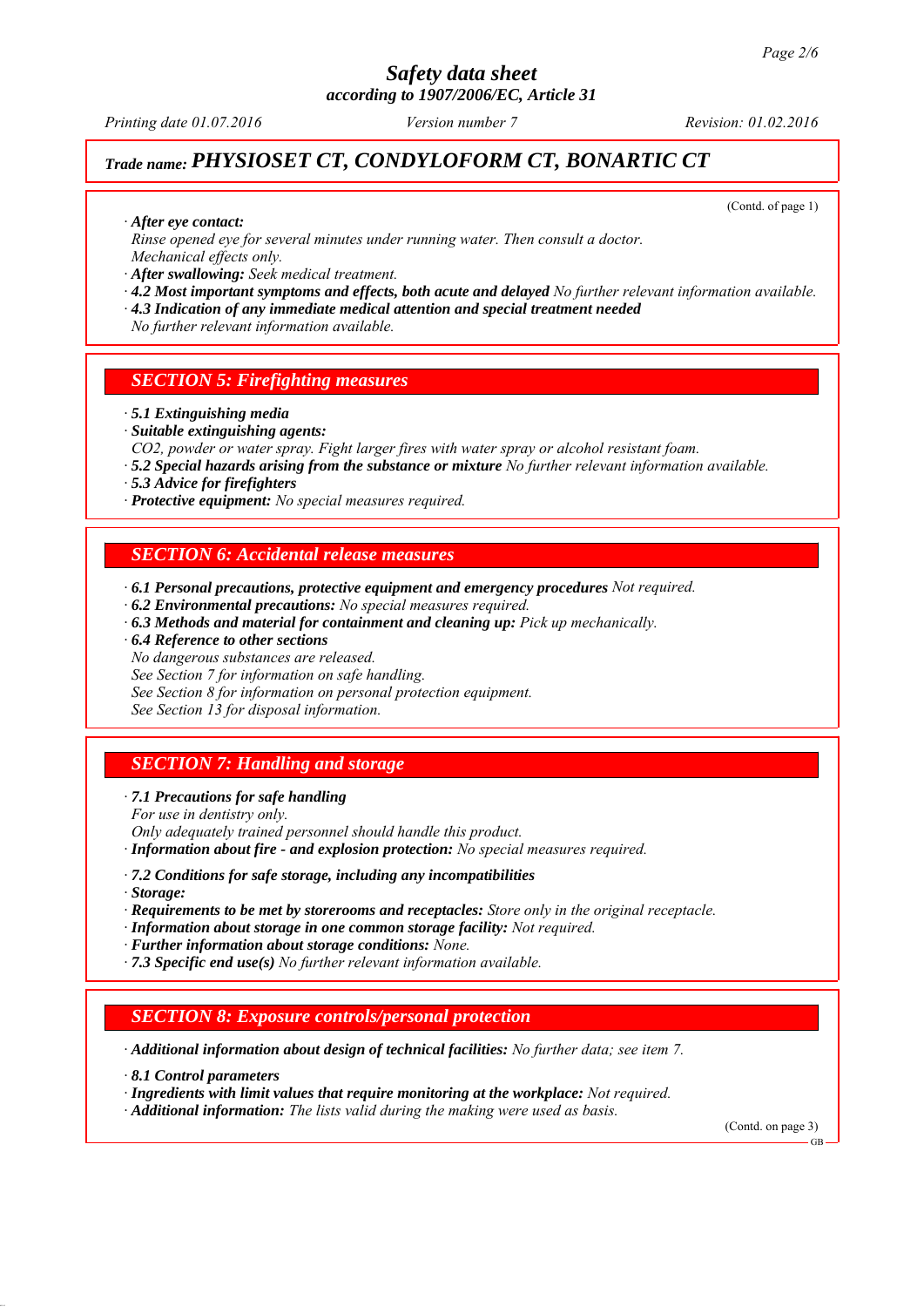*Printing date 01.07.2016 Revision: 01.02.2016 Version number 7*

## *Trade name: PHYSIOSET CT, CONDYLOFORM CT, BONARTIC CT*

(Contd. of page 2)

*∙ 8.2 Exposure controls*

- *∙ Personal protective equipment:*
- *∙ General protective and hygienic measures:*
- *Usual hygienic measures for dental practice and dental laboratories.*
- *∙ Respiratory protection: Use respiratory protective device against the effects of dust.*
- *∙ Protection of hands:*

*The glove material has to be impermeable and resistant to the product/ the substance/ the preparation. Due to missing tests no recommendation to the glove material can be given for the product/ the preparation/ the chemical mixture.*

*Selection of the glove material on consideration of the penetration times, rates of diffusion and the degradation*

*∙ Material of gloves*

*The selection of the suitable gloves does not only depend on the material, but also on further marks of quality and varies from manufacturer to manufacturer. As the product is a preparation of several substances, the resistance of the glove material can not be calculated in advance and has therefore to be checked prior to the application.*

#### *∙ Penetration time of glove material*

*The exact break through time has to be found out by the manufacturer of the protective gloves and has to be observed.*

*∙ Eye protection:*

*Always wear safety goggles during mechanical processing (grinding, sawing /cutting, drilling, milling).*

| <b>SECTION 9: Physical and chemical properties</b>                                           |                                               |                    |
|----------------------------------------------------------------------------------------------|-----------------------------------------------|--------------------|
| · 9.1 Information on basic physical and chemical properties<br><b>General Information</b>    |                                               |                    |
| $\cdot$ Appearance:<br>Form:                                                                 | Solid                                         |                    |
| Colour:                                                                                      | According to product specification            |                    |
| $\cdot$ Odour:                                                                               | <b>Odourless</b>                              |                    |
| · Odour threshold:                                                                           | Not determined.                               |                    |
| $\cdot$ pH-value:                                                                            | Not applicable.                               |                    |
| · Change in condition<br>Melting point/Melting range:<br><b>Boiling point/Boiling range:</b> | Undetermined.<br>Undetermined.                |                    |
| $\cdot$ Flash point:                                                                         | Not applicable.                               |                    |
| · Flammability (solid, gaseous):                                                             | Product is not flammable.                     |                    |
| · Self-igniting:                                                                             | Not determined.                               |                    |
| · Danger of explosion:                                                                       | Product does not present an explosion hazard. |                    |
| $\cdot$ Explosion limits:                                                                    |                                               |                    |
| Lower:                                                                                       | Not determined.                               |                    |
| <b>Upper:</b>                                                                                | Not determined.                               |                    |
| · Vapour pressure:                                                                           | Not applicable.                               |                    |
| $\cdot$ Density:                                                                             | Not determined.                               |                    |
| · Relative density                                                                           | Not determined.                               |                    |
| · Vapour density                                                                             | Not applicable.                               |                    |
| $\cdot$ Evaporation rate                                                                     | Not applicable.                               |                    |
|                                                                                              |                                               | (Contd. on page 4) |
|                                                                                              |                                               | $GB -$             |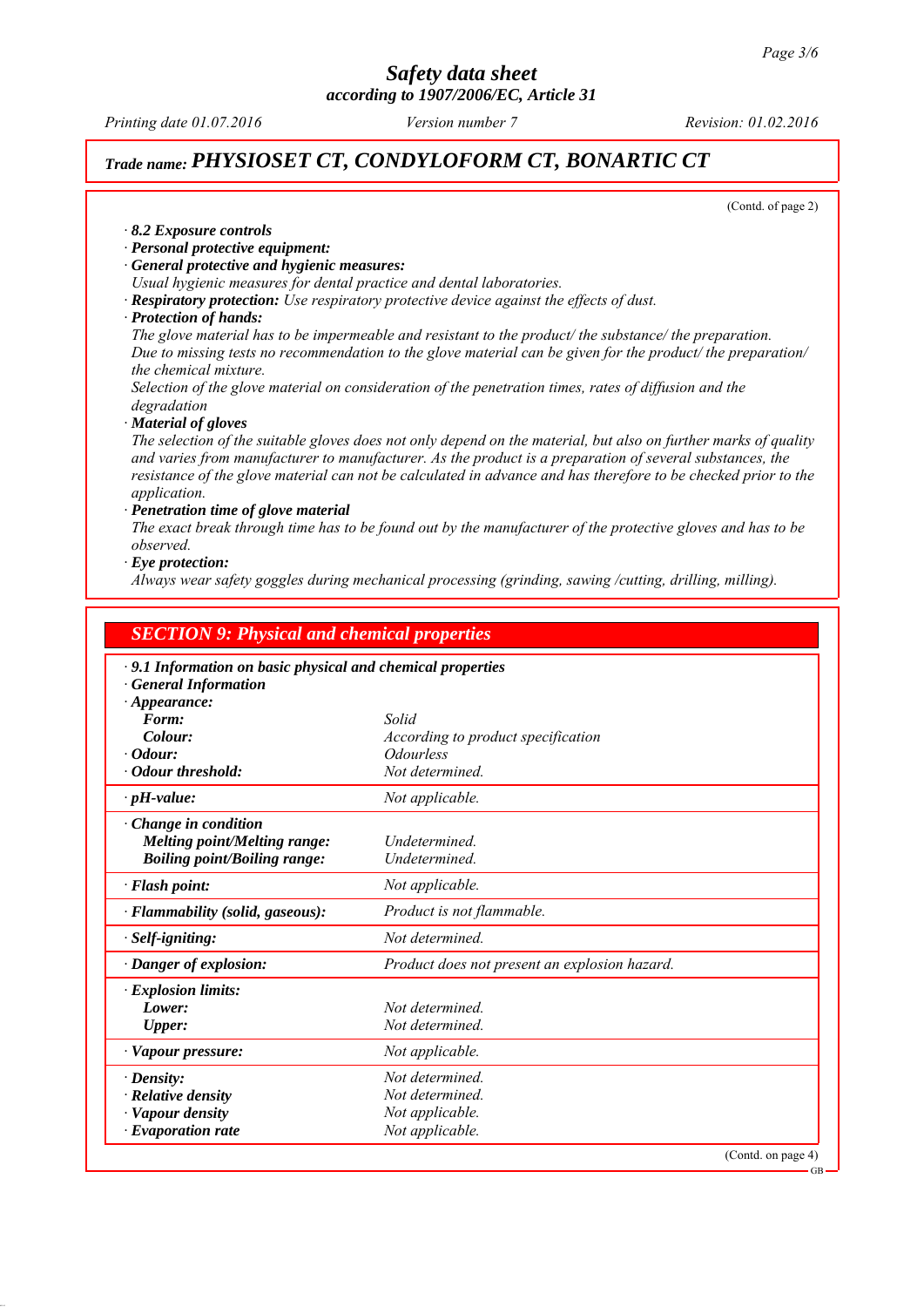*Printing date 01.07.2016 Revision: 01.02.2016 Version number 7*

(Contd. of page 3)

## *Trade name: PHYSIOSET CT, CONDYLOFORM CT, BONARTIC CT*

*∙ Solubility in / Miscibility with*

*water: Insoluble.*

*∙ Partition coefficient (n-octanol/water): Not determined.*

*∙ Viscosity:*

*Dynamic: Not applicable. Kinematic: Not applicable.*

*∙ 9.2 Other information No further relevant information available.*

## *SECTION 10: Stability and reactivity*

*∙ 10.1 Reactivity No further relevant information available.*

- *∙ 10.2 Chemical stability Stable under normal handling and storage conditions.*
- *∙ Thermal decomposition / conditions to be avoided: No decomposition if used according to specifications.*
- *∙ 10.3 Possibility of hazardous reactions No dangerous reactions known.*
- *∙ 10.4 Conditions to avoid No further relevant information available.*
- *∙ 10.5 Incompatible materials: No further relevant information available.*
- *∙ 10.6 Hazardous decomposition products: None under normal conditions of storage and use.*

## *\* SECTION 11: Toxicological information*

*∙ 11.1 Information on toxicological effects*

*∙ Acute toxicity Based on available data, the classification criteria are not met.*

- *∙ Skin corrosion/irritation Based on available data, the classification criteria are not met.*
- *∙ Serious eye damage/irritation Based on available data, the classification criteria are not met.*
- *∙ Respiratory or skin sensitisation Based on available data, the classification criteria are not met.*

*∙ Additional toxicological information: No further relevant information available.*

*∙ Germ cell mutagenicity Based on available data, the classification criteria are not met.*

*∙ Carcinogenicity Based on available data, the classification criteria are not met.*

- *∙ Reproductive toxicity Based on available data, the classification criteria are not met.*
- *∙ STOT-single exposure Based on available data, the classification criteria are not met.*
- *∙ STOT-repeated exposure Based on available data, the classification criteria are not met.*

*∙ Aspiration hazard Based on available data, the classification criteria are not met.*

## *SECTION 12: Ecological information*

- *∙ 12.1 Toxicity*
- *∙ Aquatic toxicity: No further relevant information available.*
- *∙ 12.2 Persistence and degradability No further relevant information available.*
- *∙ 12.3 Bioaccumulative potential No further relevant information available.*
- *∙ 12.4 Mobility in soil No further relevant information available.*
- *∙ 12.5 Results of PBT and vPvB assessment*
- *∙ PBT: Not applicable.*
- *∙ vPvB: Not applicable.*
- *∙ 12.6 Other adverse effects No further relevant information available.*

 GB (Contd. on page 5)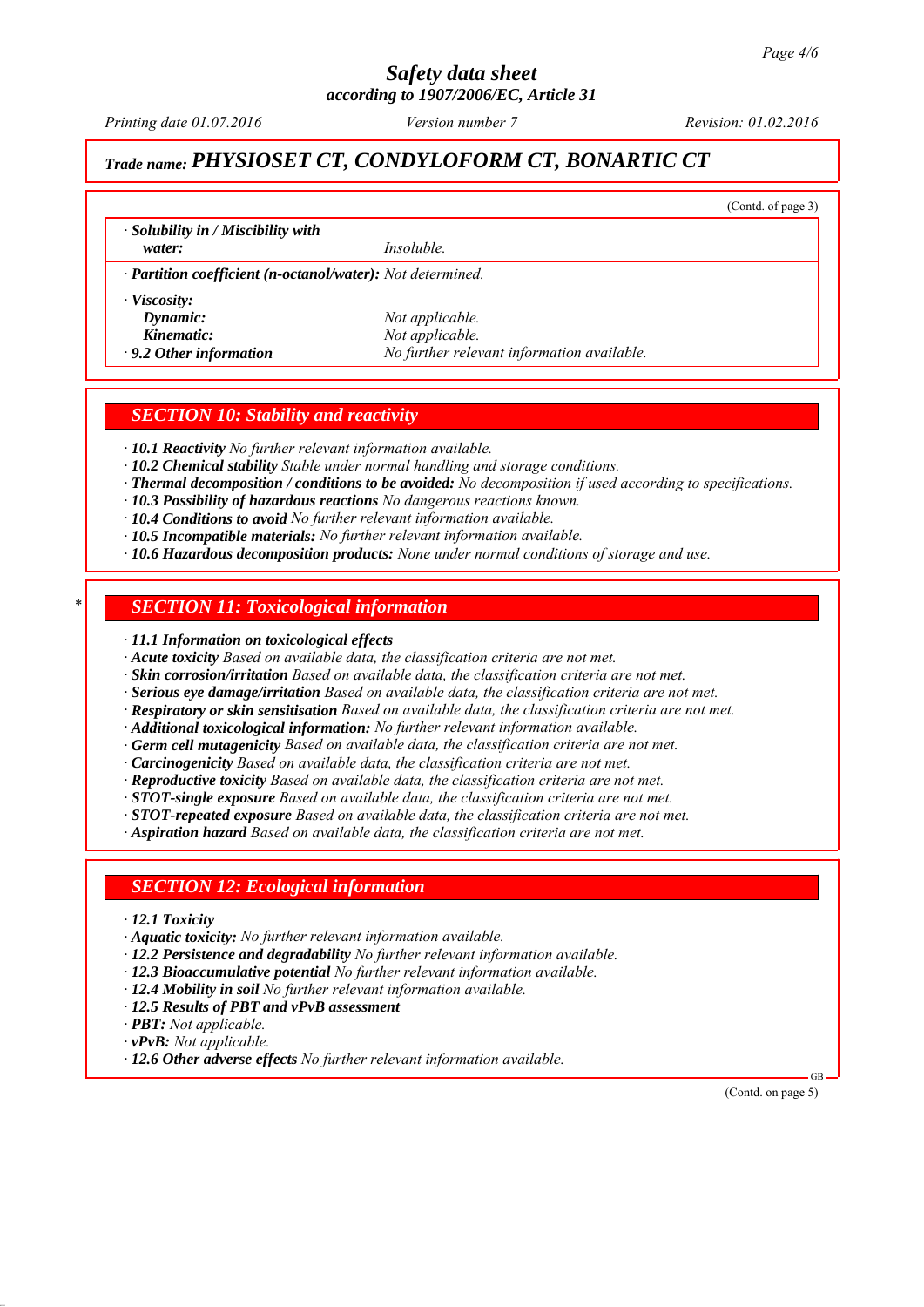*Printing date 01.07.2016 Revision: 01.02.2016 Version number 7*

## *Trade name: PHYSIOSET CT, CONDYLOFORM CT, BONARTIC CT*

(Contd. of page 4)

#### *SECTION 13: Disposal considerations*

*∙ 13.1 Waste treatment methods*

*∙ Recommendation*

*Take to an approved landfill or a waste incineration plant, under conditions approved by the local authority.*

*∙ Uncleaned packaging:*

*∙ Recommendation: Disposal must be made according to official regulations.*

| <b>SECTION 14: Transport information</b>                                                                     |                                                                                   |  |
|--------------------------------------------------------------------------------------------------------------|-----------------------------------------------------------------------------------|--|
| $\cdot$ 14.1 UN-Number<br>· ADR, RID, ADN, ADN, IMDG, IATA                                                   | Void                                                                              |  |
| $\cdot$ 14.2 UN proper shipping name<br>ADR, RID, ADN, ADN, IMDG, IATA                                       | Void                                                                              |  |
| $\cdot$ 14.3 Transport hazard class(es)                                                                      |                                                                                   |  |
| ADR, RID, ADN, ADN, IMDG, IATA<br>· Class                                                                    | Void                                                                              |  |
| · 14.4 Packing group<br>· ADR, RID, ADN, IMDG, IATA                                                          | Void                                                                              |  |
| $\cdot$ 14.5 Environmental hazards:<br>$\cdot$ Marine pollutant:                                             | No                                                                                |  |
| $\cdot$ 14.6 Special precautions for user                                                                    | Not applicable.                                                                   |  |
| $\cdot$ 14.7 Transport in bulk according to Annex II of<br><b>Marpol and the IBC Code</b><br>Not applicable. |                                                                                   |  |
| · Transport/Additional information:                                                                          | Product is not classified as a dangerous good for transport<br>(ADR, IMDG, IATA). |  |
| $\cdot$ UN "Model Regulation":                                                                               | Void                                                                              |  |

*SECTION 15: Regulatory information*

*∙ 15.1 Safety, health and environmental regulations/legislation specific for the substance or mixture*

*∙ National regulations:*

*∙ Other regulations, limitations and prohibitive regulations*

*The product is a medical device according to the Directive 93/42/EEC.*

*∙ 15.2 Chemical safety assessment: A Chemical Safety Assessment has not been carried out.*

## *\* SECTION 16: Other information*

*This information is based on our present knowledge. However, this shall not constitute a guarantee for any specific product features and shall not establish a legally valid contractual relationship.*

*∙ Abbreviations and acronyms:*

*ADR: Accord européen sur le transport des marchandises dangereuses par Route (European Agreement concerning the International Carriage of Dangerous Goods by Road)*

*IMDG: International Maritime Code for Dangerous Goods*

*IATA: International Air Transport Association*

*GHS: Globally Harmonised System of Classification and Labelling of Chemicals*

*EINECS: European Inventory of Existing Commercial Chemical Substances*

*ELINCS: European List of Notified Chemical Substances*

(Contd. on page 6)

GB